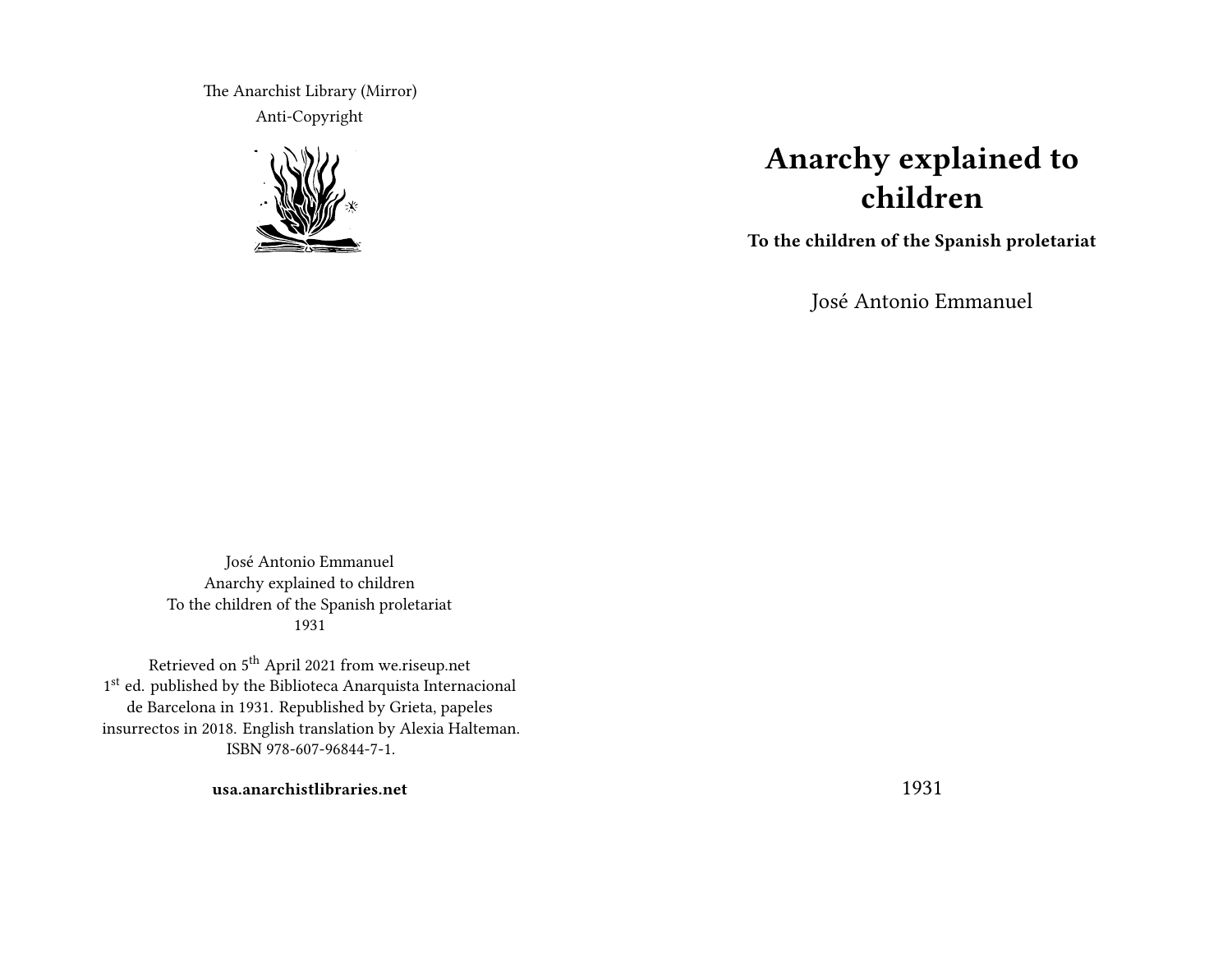the vices can leave it, all the faults that managed to infiltrate themselves. Be free and be pure: don't have slaves, don't turn into a slave.

#### 10. Toil

Toil and fight, Anarchy says to you. Before, you were told: *Toil and pray*. Abandon the prayers, the orations. There is only one devotion that you must never forget: that of toil. Work for the good of Humanity, so that its pain might cease, so that suffering ends, so that bitterness moves far away forever. Be happy in a happy humanity. Be free in a free humanity.

This is Anarchy, dear children. Blessed you are if you understand and practice it!

Begin, then, with a vision for yourselves of a new life of purity and kindness.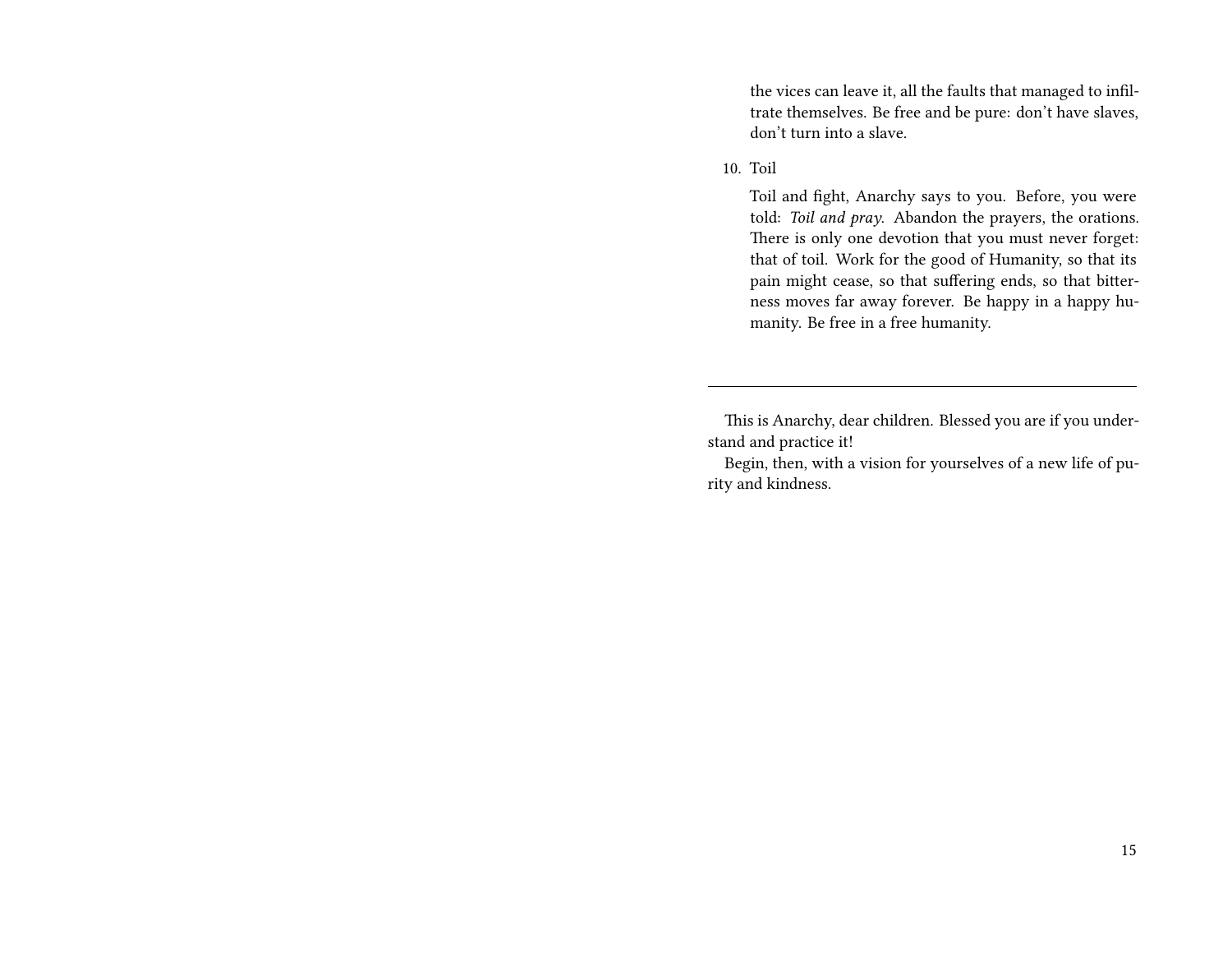Science does not put stones in your heart. A pure and human love can pierce us. No matter how far, no matter how distant, every being is a loved one.

#### 7. Protect

He who loves a lot, helps a lot. If they are weak, protect them. The elderly, the disabled, the sick – there is much more love that ties us to them because they are weak. That poor elderly person you see was once strong like you, brave like you; that ailing, disabled person was once like you too. Remember you could become like them; that bourgeois work will age and sicken you. Protect them!

Think of those who are not with us, the prisoners. Because they fought to defend us, they have no liberty. Remember them!

#### 8. Cultivate

The earth is your mother; the field is your sustenance. We will collect flavourful fruits and optimum harvests if we cultivate them. Leave no land barren. Give land the care it needs so that it may nourish and make you live. In the ideal world, sow ideas, spread thoughts, write and act. In the real world, let the seeds fall on all the land that, well composted and prepared, will fertilize the seed and turn it into flower and fruit.

#### 9. Don't have slaves

Aspire to be free and let the yearning of your freedom consume all. Do not enslave anybody. Not birds, not any living being that you can imprison with impunity. Open the doors of all cages, break all the bars of every jail where -like a caged bird- human beings endure suffering. Be free and make free, with yourself, and with everyone else. Open the doors to your heart so that all

## **Contents**

|                                                                 | 5              |
|-----------------------------------------------------------------|----------------|
| 2. How do you reach Anarchy?                                    | -9             |
| The School $\dots \dots \dots \dots \dots \dots \dots$          | $\overline{9}$ |
| The Union $\ldots \ldots \ldots \ldots \ldots \ldots \ldots 11$ |                |
| The Cultural Athenæum                                           | - 12           |
| 3. How do we become worthy of Anarchy? 12                       |                |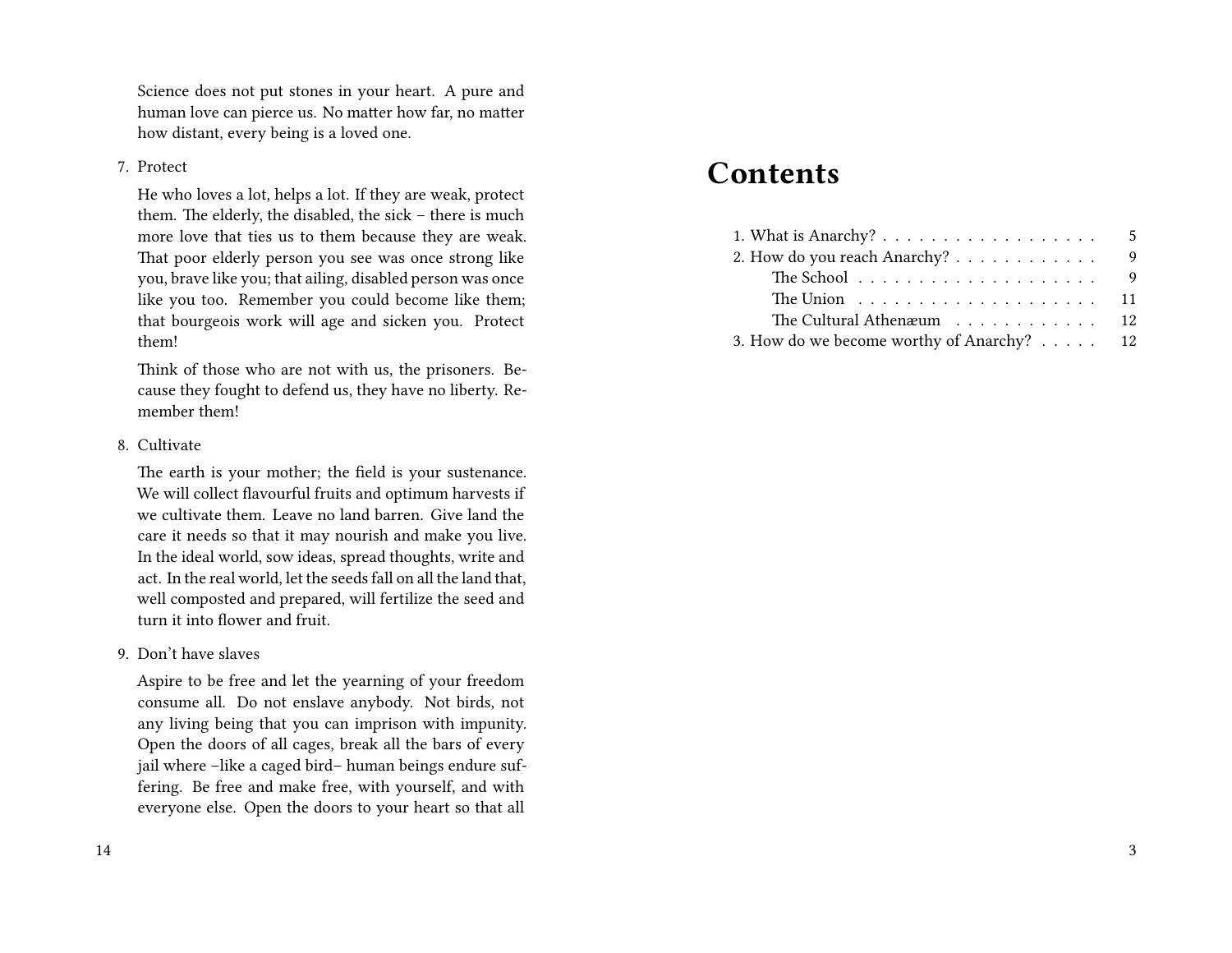they were by your side. Now, they are with you at the workshop, the factory, the mines, still thirsty for justice. Wherever you see a brother or sister of yours, help them. Above barriers raised by privilege, hold out your hand to anyone who is a victim of the current bourgeois society.

2. Support

In those who waver, instill encouragement; to the ones that despair because they see triumph too far away, give them courage. Mutual help is a sacred and universal duty.

3. Copy the beautiful

Do not imitate the perishable, the ephemeral. You must ward off and chase away all evils: they are the legacy of human imperfection to which we are chained. Above all this chaos of ignominy, raise your eyes to the beauty of Life.

4. Work

Everything in nature is work and your mission is to contribute, according to your strengths, to perfecting this work. Do not resign yourself to being a servant of a machine, nor a slave of the muscle. Dignify your work, beautify it, purify it.

5. Study

Let the book be your best friend, your counselor, your guide. We will never know enough. He who adds science, adds anarchy. Investigate on your own, clear the mysteries that surround you. Instruct yourself, educate yourself. This is the only legacy that you must leave in Life.

6. Love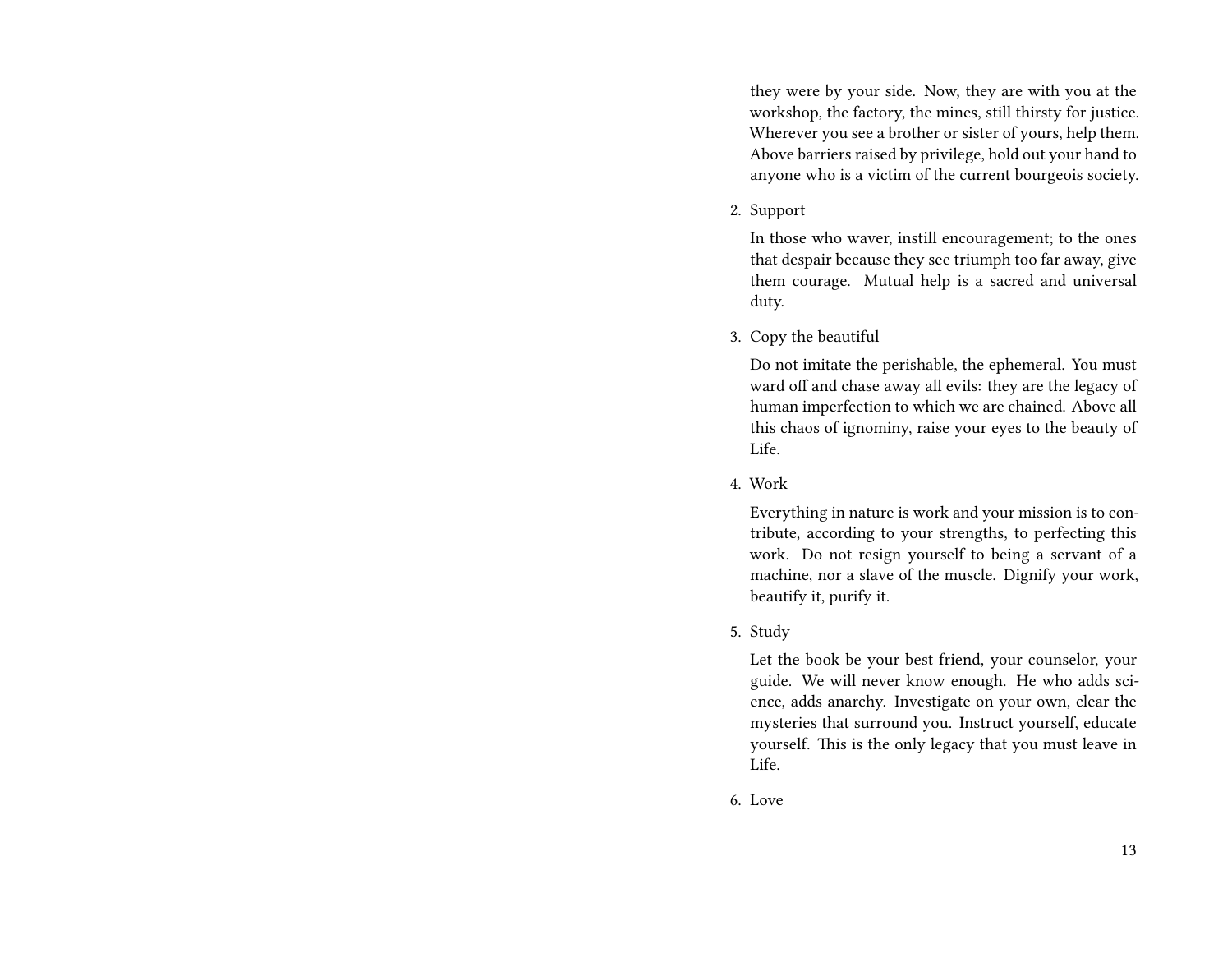The enemies that surrounded you as children, those same ones surround you now. You need to find an organization for battle, a home where you can shelter yourself to recover your faith, to strengthen your ideals and multiply the forces you must accumulate for the decisive and final battle. The same worries, the same bitterness that besieged you as children, will besiege you as adults. Enter the Union, shelter yourself in it. All united, all identified, we will resist better. Be loyal and stand in solidarity with your peers, your siblings in fight and in rebellion.

Do not abandon this new school –the school of life. Along with your parents, continue to fight for a better world.

#### **The Cultural Athenæum**

So that in this titanic battle you do not lose faith, nor enthusiasm, Anarchy offers you a third school where the struggle for culture is practiced. These are the libertarian Athenæums, complements of the Union, guides to the Union, conductors of militants.

Not only should we be united in this fight for material improvement, we should also show our solidarity with culture. This craving for knowledge that you felt at school must continue, by broadening, increasing and intensifying that craving.

You will see then, how Anarchy shows you its path, dearest children.

## **3. How do we become worthy of Anarchy?**

To identify with Anarchy, to dignify your life, you must meet these anarchist principles.

1. Help

Never ignore those who are fighting like you, those who are suffering like you. They are your siblings. In school

"Weak and small, children are, for this very reason, sacred." — Élisée Reclus

This leaflet was written to answer a question that various comrades have formulated: How will I educate my children? This is a question which we had been expecting and will answer according to what Reason and Science dictate.

Dedicated to the children of the Spanish proletariat, we hope that these pages –modestly written– will direct the education of our youth in a truly renewing manner.

We address ourselves to parents and teachers so that, at home and school, they spread the healthy doctrines of an education where all fanaticism is banished. We aspire to free youth from the heinous oppression to which it is being subjected.

Due to faults from one side or the other, education has remained stuck in a paralysis of servitude, out of which it must emerge redeemed and relieved.

Let these brief pages be an incentive for everyone.

### **1. What is Anarchy?**

Anarchy, dear children, is the doctrine that does not conform to the organizational model which has been imposed on humanity since the time when Society was being formed, and it tries to give a foundation to life based on the sacred principles of universal love and human solidarity.

Its mission is to abolish the ruling inequity between beings, which divides them into rich and poor, exploited and exploiter, slaves and masters. That life be just what it should be: the free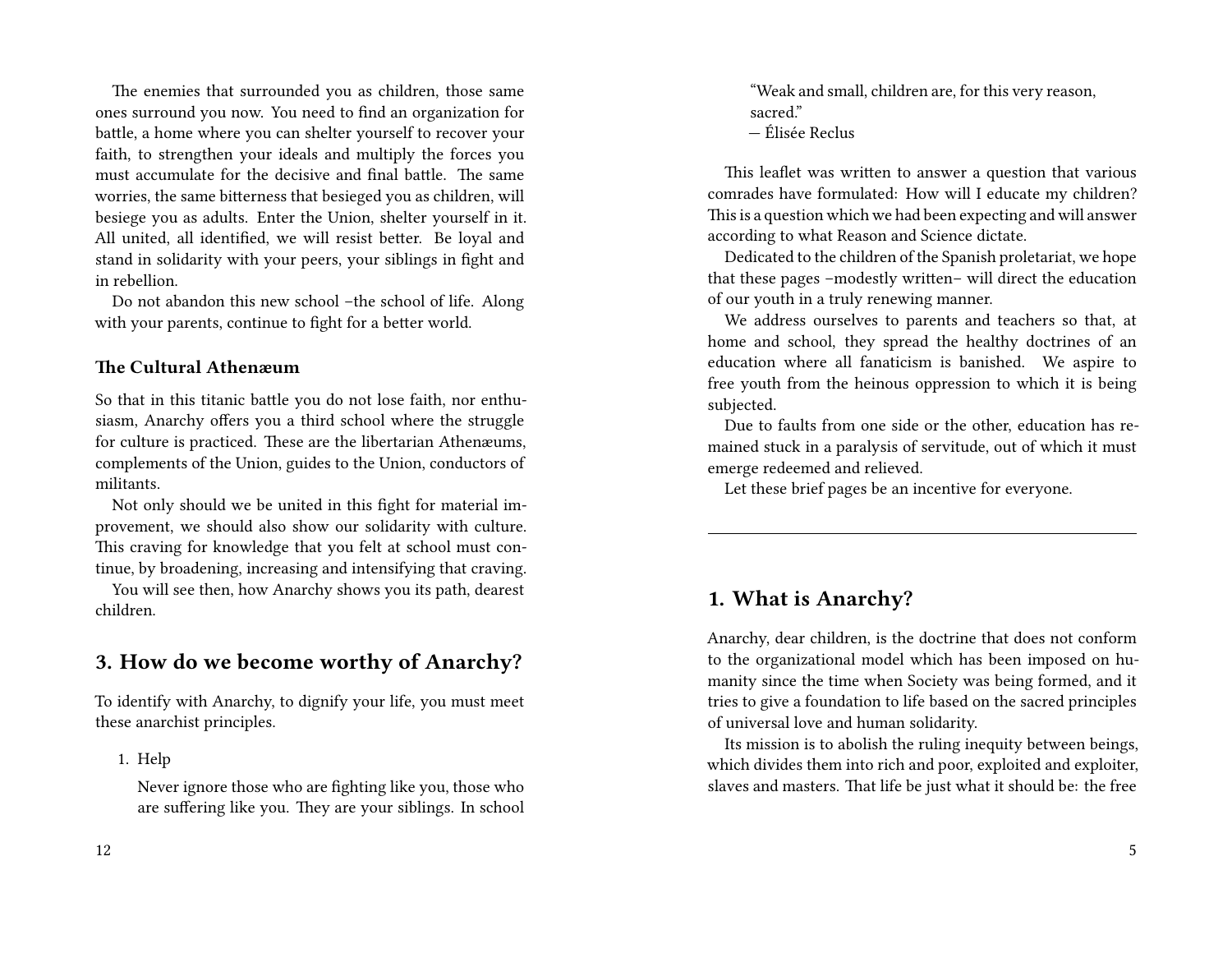manifestation of its faculties, spontaneity of its actions, an ultimate liberation that destroys the causes inhibiting society from being based on full liberty and the most absolute independence.

Among the causes which Anarchy aims to destroy, as it considers them harmful and detrimental to the free development of the individual and the collectivity, I can list the following, so that you never forget: while resisting them we work for the wellbeing of all of us.

Militarism is the armed force which the ones who have attained power over life use to impose their injustices and strengthen their wickedness. This force does not retreat even in the face of crime; it supplies individuals with arms, against others, it throws them against those who, like you, like your parents and your siblings, have turned toil into virtue. When we rebel against this way of action, when we rise against the injustice that is used against us, they fall upon us. Not happy with wanting to destroy us, they start wars, they tithe humanity, and the crimes pile up on the road we travel.

Anarchy opposes *Peace* to this brute force. The anarchist does not want war, he opposes war and yearns for peace, because that is a fundamental point of his saviour doctrine. He considers all human beings, he does not want boundaries that separate us, only hearts that are founded in one love: the total and absolute emancipation of human beings. Anarchy's arms are the book, the work, the word. With these it combats the organized force of militarism and with them he shall triumph over butchers and man devourers. With the book, the work, the word, it calls everyone, making them see that the force of ideas stands above brute force, and that its final triumph cannot be discussed.

clericalism is the farce with which the usurpers of life have surrounded themselves to demonstrate that their impositions, their tyrannies, their oppressions are just and agreeable to a "god" they have forged to cover their actions with kindness. With this "god" they address the hearts of the *faithful*, surenemies. The cause of your unease and your bitterness also weighs over those who gave you life and live with you. You must unite in this sacred battle, the absolute end of our pain and unhappiness depends upon it.

We do not want you to resign; let resignation be reserved for the bourgeois teachers and the scholastic prisons they govern.

The school that Anarchy gives you is that of freedom.

There are books that will help you attain freedom. Three books that have educated three generations. Three books that must remain in your schools as guides and conductors of your lives: *The Universal Pain*, *The Conquest of Bread* and *The Mountain*. Their authors are three lights that still shine: Sébastien Faure, Piotr Kropotkin and Élisée Reclus. Do not forget these three names. When you turn twelve years old, these books must not be missing from your personal library, which you are to build. They will explain to you the causes of your suffering, the origin of slavery in work, the seeds of life and existence, the history of earth. In them you will learn to conquer the difficulties that will present themselves in the battle, fortitude to resist it and hope in the future. Let them be your first steps in life: a precious support in your progress.

#### **The Union**

Once you are out of School, Anarchy will not abandon you. The more you grow, the more you move for-ward –still young–, it makes you continue the fight by strengthening your rebelliousness. Anarchy gave you a school so that you got to know and became familiar with the world in which you open your eyes; it made you see inequality, it pointed out where egoism resided, where evil is located, where our eternal enemy hides. It showed you so that you could prepare yourself, combat and destroy it.

Having achieved this, it opens the doors to another organization: the Union. If in your childhood you had a school, then in youth you have another: the school of the proletariat.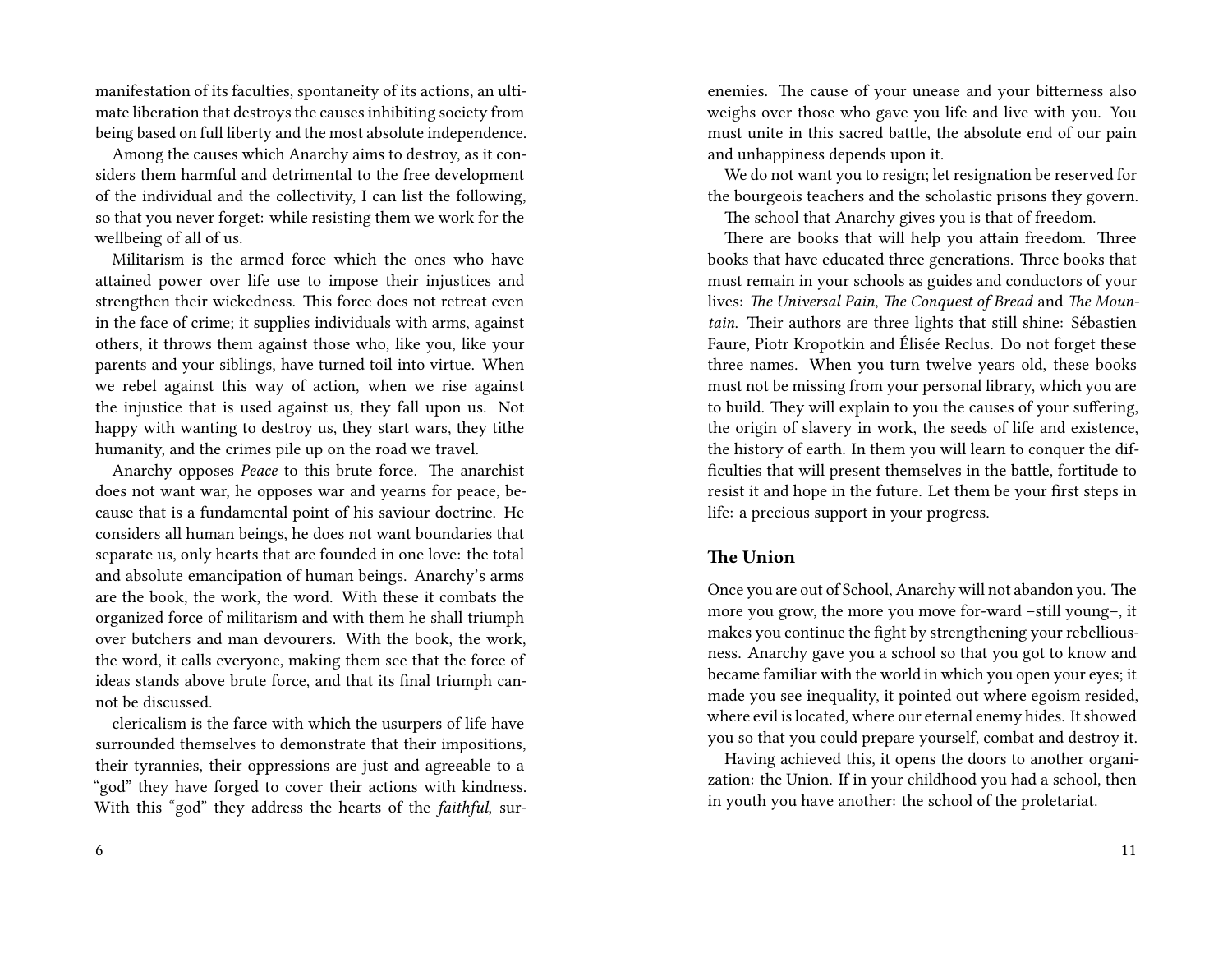educating you, defined this school by saying that he endorsed the spontaneous development of your faculties by freely pursuing the satisfaction of your physical, intellectual and moral needs.

I have mentioned Ferrer. Study his life, follow his work and set him up as your apostle and guide. It is due to him that this rationalist school, built to honor humanity, was created in Spain. He banished from schools the three shams of which I have spoken of: militarism, clericalism and capitalism. He made science penetrate into the brains of the other children that were being educated with him and he injected reason into their hearts. He gave you your sacred right to instruct and educate yourselves outside of the ruin of the old schools and the shrivelled teachers. He banished from your minds the idea of divinity and replaced it with the cult to justice and kindness. He opened the prison of ideas to turn it into a pleasant and delightful place. He saw in you what all people should see in you: the seed of a new humanity.

Honor Ferrer by following his redeeming doctrines. Ferrer was an anarchist; that is to say, he fought against the strong clerical, military and capitalist forces that turn society into shapeless chaos of ignominy. So you must learn to fight. Initiate yourselves in this liberating doctrine and this new world we are constructing will come from you.

It is time for you to know that if you do not redeem yourselves, if you do not free yourselves in school it will be difficult to redeem and liberate you when you are older. Redemption must start with you. That is why, Anarchy gives you the School. Let your teachers also understand the highest truth. Otherwise, you will be left abandoned to your own puny strength and, by your own fault, you will fall into the arms of those that enslave life.

The school must teach you to be rebellious, rebellious against this corrupt and miserable society. The enemies of your parents and your siblings are, and will be, your own

rounding him with uncommon pageantry and luxury in the temples they have erected for him, they direct orations and prayers to make everyone believe they are the directors of life, the organizers of life, and that society sins when it does not follow this god, the mandates of this god, the tyrannical orders of this god. Above all, he will have the power over you, dear children, to frighten you with the fabled torments of a hell and the pleasures of a heaven that you must reach by subordinating yourselves to those who represent this god in our world. Those who do not follow him, those who stray disgusted and rebel against him, they are declared "enemies" and opposite to the power of their god, the omnipotence of their god, they create the *devil* who tempts man, woman, and yourselves, condemning us to the eternal grief of an infinite fire.

To secure themselves, to consolidate their dominion of the world and all beings, they call upon militarism, which has life organized into armies willing to make the divine principle triumph. Anarchy opposes this all-embracing power, this absolute power, this terrifying authority; it opposes it with the study of Science. Science, the organized knowledge of life, discovers the laws that govern worlds and society; it reveals how everything that has been attributed to god, that which is inherent to god, is false and erroneous; that there only exists one law that can overthrow divine law, that can destroy divine omnipotence: the natural law of human progress. By virtue of this progress one can easily contemplate life in its purest form; that earth is not god's abode, nor his temple; that humans do not have a divine origin, but that we appeared in this world as a result of profound and incessant evolutive transformations in the animal organism until it has come to our species; that the end of the world isn't subject to the providen-tial destinies of a god, but that science sets its end of the world in a rational way, according to its natural laws.

Capitalism is society organized in brutal and inhu-man egoism, wielding absolute power over the part of humanity that